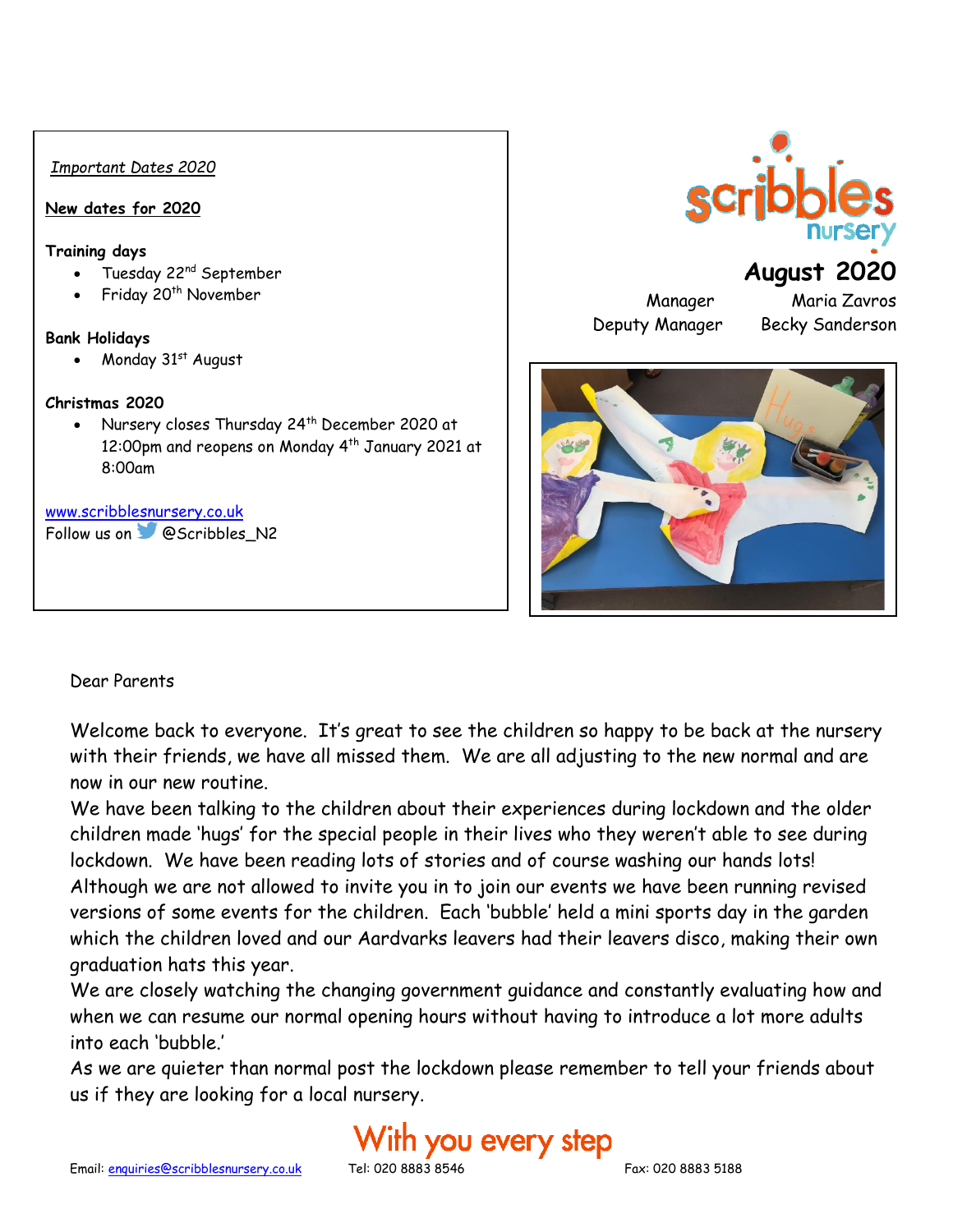## **Staff**

As more staff are returning you will start to see a few more familiar faces. 'Bubbles' of children will be staying consistent with the same staff as now with returning staff coming in to cover for current working staff holidays to minimise any risks to your child and our staff.

Sadly Salma will be leaving us on  $4<sup>th</sup>$  September. As her son will be starting school this year she is going to be taking some more time to spend with him. Salma has been with Scribbles for many years and we will all miss her. We would like to take this opportunity to thank her for all her hard work over the years and wish her well for the future.

Becky Mepham will be joining Scribbles mid September. Becky is Level3 qualified with many years experience in daycare and we are pleased to welcome her to our team. Becky will be joining the 2 year old team.

## **Coronavirus**

Thank you to all parents for observing the social distancing signs and sticking to your time slots for arrival and departure at the nursery. Although the rules on social distancing have been amended we will be adhering to the 2m guidance as we cannot handover children any more quickly at the door and so there is no advantage to reduce the distance for any potential queuing. Government guidance is still not to allow parents into the building and so we will continue as now until this guidance is updated. If anyone's situation has changed and they would like to adjust their time slots then please call the office and we will try to do this for you. Please be aware that there are only a limited number of slots for parents at each time to avoid parents having to queue as much as possible. If you are going to be earlier or later than your time slot can you please let us know as then we can have your child ready at the appropriate time and reduce waiting time. We are continually monitoring the guidance and hope to be able to get back to our normal hours in the very near future. Thank you for your continued patience and support during this time.

## **New Website**

We have now launched our new website and we will be updating this regularly once we have ironed out some initial hiccups. We have added tours of the rooms for prospective parents to view and you can find lots of useful links to funding and the curriculum amongst others.

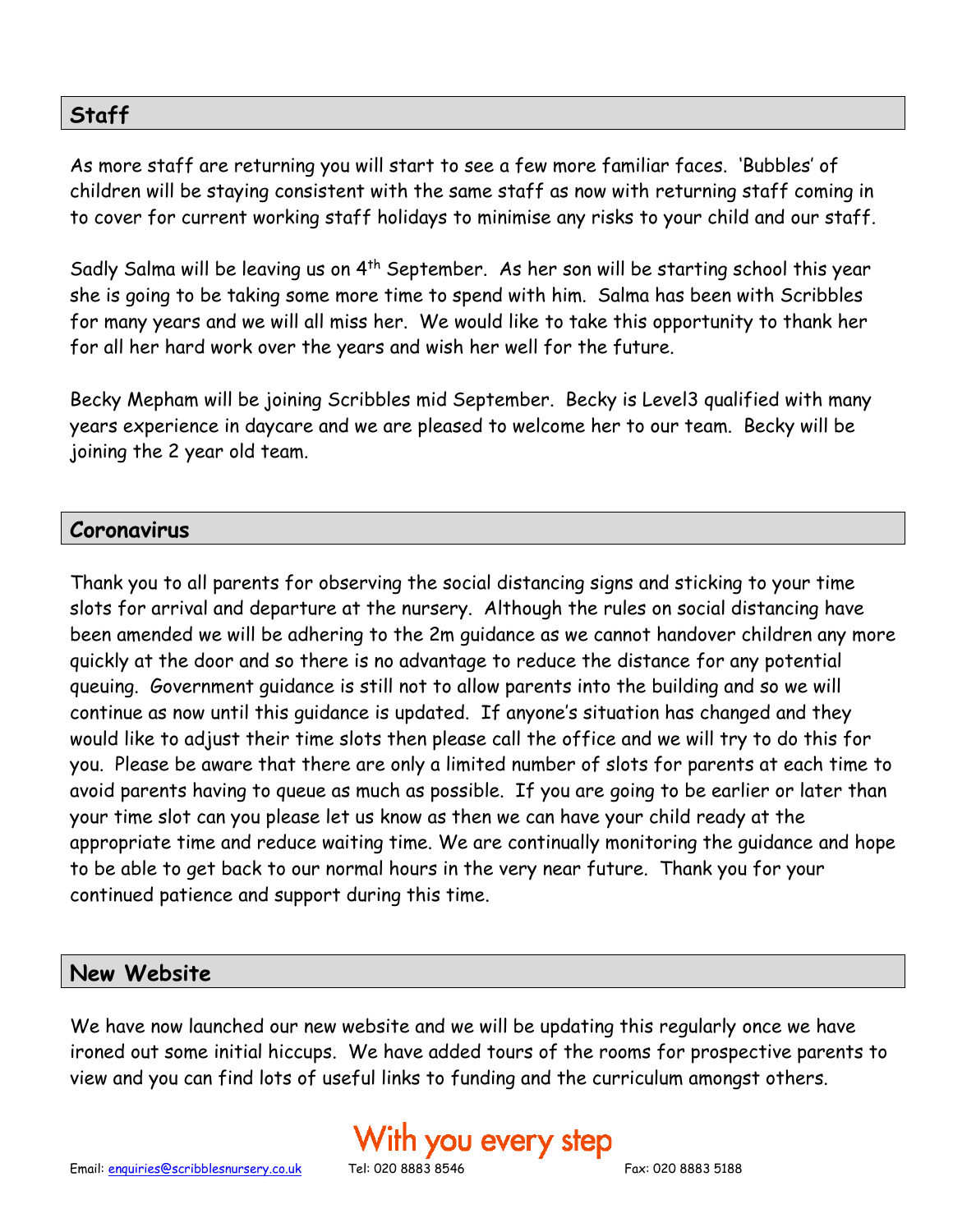## **Get Set Working Well**

Before lockdown Scribbles subscribed to the Get Set Working Well program. This program is designed to enhance how we support staff and develop workplace wellbeing. We have made use of their services during lockdown and will be continuing with this program when it restarts in September, working towards a London Healthy Workplace Award. In these strange times their services have never been more valuable and we will be accessing their training on managing stress and anxiety and building resilience on our **next training day, 22nd September**. In addition staff will also be undertaking an Advanced Safeguarding course on this day.

## **Healthy Eating**

A new meal planner for toddlers has been launched to help parents provide their children with the right balance of foods and nutrients, and to help stop childhood obesity. The Infant & Toddler Forum's (ITF) new meal planner is aimed at parents and carers of one- to four-yearolds and designed to simplify meal planning and encourage healthy eating habits for life.

It follows the launch of the Prime Minister Boris Johnson's campaign to tackle the country's obesity crisis last month. The Toddler Menu Planner costs £4.99 and is available to download <https://shop.infantandtoddlerforum.org/toddler-menu-planner/>

## **Upcoming events**

Sadly we have had to postpone all our upcoming events in 2020 that involve trips out of the nursery. We will continue with events in the nursery for the children but unfortunately we will not be able to invite parents in to join us. We have also had to temporarily postpone siblings having tea together however we hope that we will be able to reintroduce some of these events as government guidance is updated and we will keep you informed of changes.

| Month                                                 | Date                  | Activity               | Comments                                       |  |
|-------------------------------------------------------|-----------------------|------------------------|------------------------------------------------|--|
| All events TBC subject to updated government guidance |                       |                        |                                                |  |
| September                                             | Tues 22 <sup>nd</sup> | <b>Staff Training</b>  | <b>Nursery Closed</b>                          |  |
|                                                       | Tues 29 <sup>th</sup> | Workshop               | Behaviour management Zoom Workshop             |  |
|                                                       |                       |                        | 9-9.30am Please book with Maria J              |  |
| October                                               | Fri $30th$            | <b>Halloween Party</b> | 3-4.30pm                                       |  |
|                                                       | TBC                   | Harvest Festival       | Dry goods collection for local homeless people |  |
| November                                              | Thurs 5 <sup>th</sup> | Guy Fawkes             | Activities in room                             |  |

# With you every step